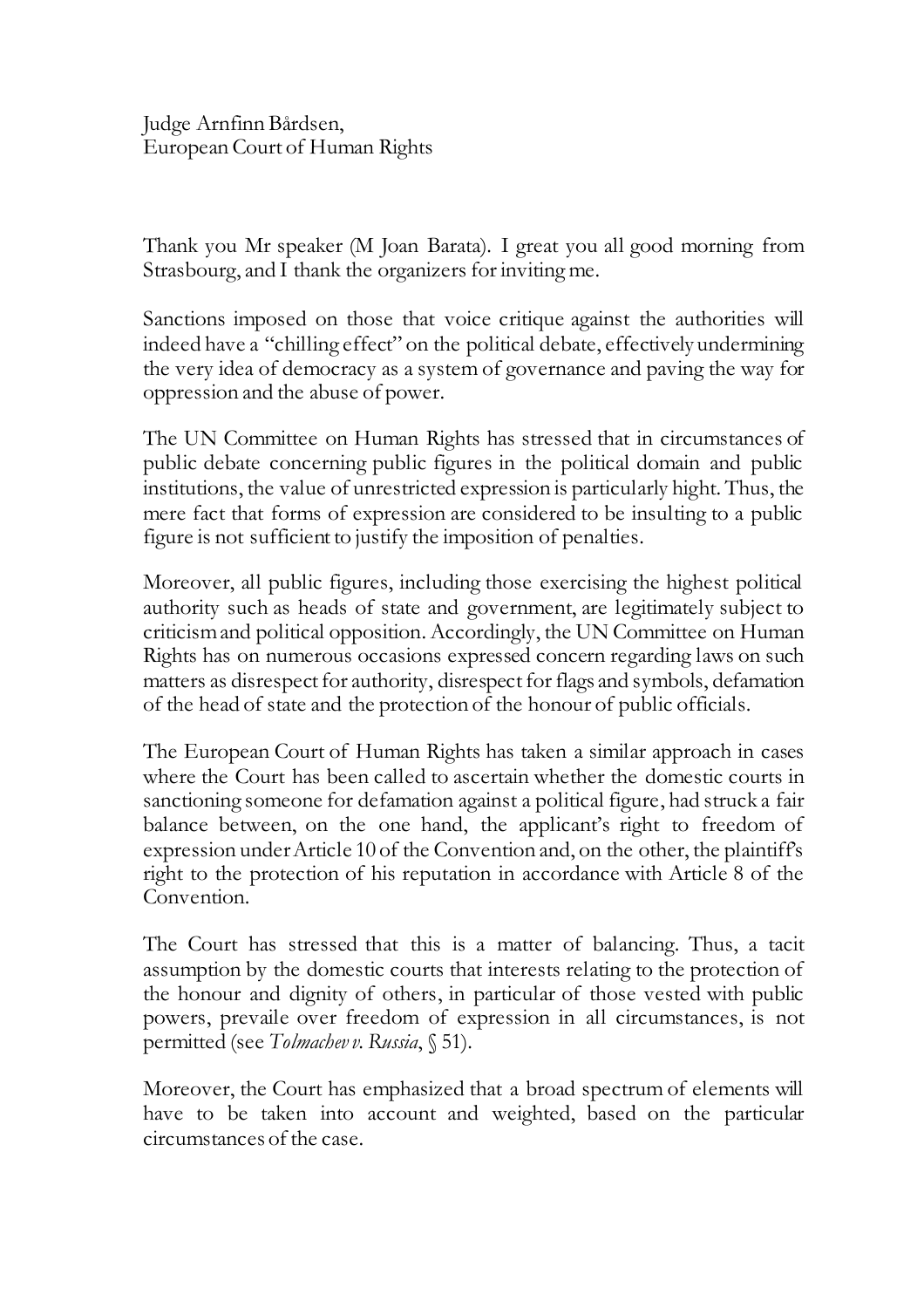One important element would be the role and status of the person making the impugned statement, since certain groups will enjoy an enhanced protection under Article 10 for the *benefit of democracy*.

One such group is the *press*. Thus, the Court has stated that although the press must not overstep certain bounds, its task is nevertheless to impart information and ideas on all matters of public interest. Not only does the press have the task of imparting such information and ideas; the public also has a right to receive them. Were it otherwise, the press would be unable to play its vital role of "public watchdog" (*Bladet Tromsø and Stensaas v. Norway* [GC], §§ 59 and 62; *Pedersen and Baadsgaard v. Denmark* [GC], § 71; *Von Hannover v. Germany (no. 2)*  [GC], § 102); *Couderc and Hachette Filipacchi Associés v. France* [GC] judgment, §§ 83 to 87.

*Artists*would also enjoy an enhanced protection under Article 10, as illustrated by *Dickinson v. Turkey* (application no. 25200/11), 2 February 2021. The case concerned Mr Dickinson's criminal conviction for insulting the then Turkish Prime Minister, Recep Tayyip Erdoğan, through a collage which had criticised Mr Erdoğan's political support for the occupation of Iraq. Mr Dickinson's work portrayed the Prime Minister's head glued to the body of a dog, which was held on a leash decorated with the colours of the American flag and had the following phrase pinned on its torso: "We Will not be Bush's Dog".

For this the applicant was placed in police custody, and he received a fine on the amount of 3 000 Euro.

The trial ourt considered that Mr Dickinson's work was such as to humiliate and insult the Prime Minister and represented an attack on his honour and reputation. The European Court of Human Right found this to be in violation of Article 10 of the Convention.

Moreover, freedom of expression is especially important for *elected representatives*, who represent their electorate, draw attention to their preoccupations and defend their interests. Accordingly, interferences with the freedom of expression of an opposition member of parliament call for the closest scrutiny (*Karácsony and Others v. Hungary* [GC], § 137; *Castells v. Spain*, § 42; *Piermont v. France*, § 76; *Jerusalem v. Austria*, § 36; *Otegi Mondragon v. Spain*, § 50; *Lacroix v. France*, § 40; *Szanyi v. Hungary*, § 30). The case of *Kılıçdaroğlu v. Turkey* (no. 16558/18), 27 October 2020, provides a recent illustration.

The status of the individual targeted by defamatory statements is indeed also one of the parameters taken into account by the Court in examining defamation cases. The Court considers that the "limits of acceptable criticism" are much wider as regards individuals with a public status than as regards private individuals (*Palomo Sánchez and Others v. Spain* [GC], § 71).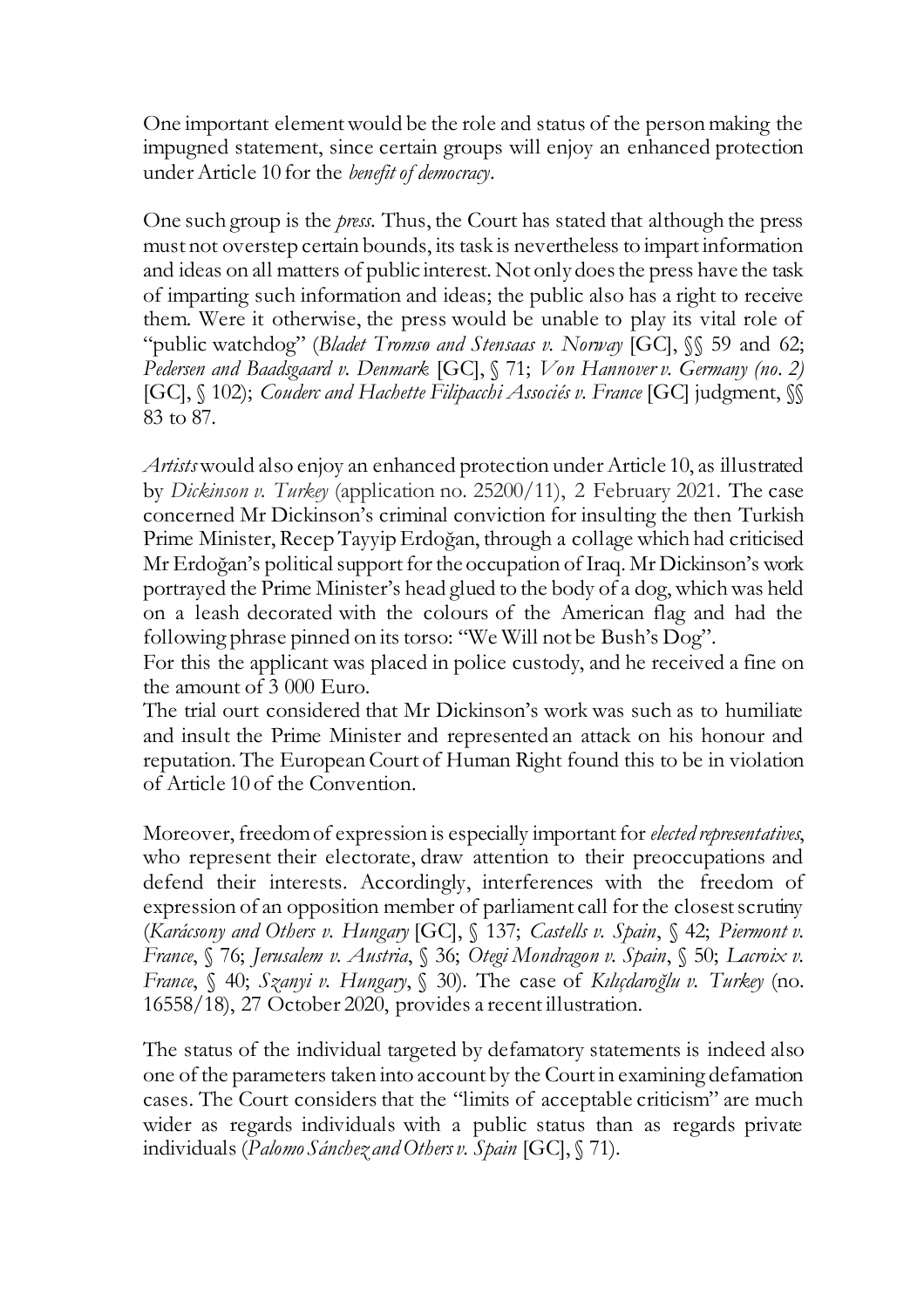The Court has in this respect also been clear that politicians inevitably and knowingly lay themselves open to close scrutiny of their every word and deed by both journalists and the public at large; they must consequently display a greater degree of tolerance (§ 42; see also *Nadtoka v. Russia*, § 42).

Generally speaking, this principle of tolerance applies to all members of the political class, whether a Prime Minister (*Tuşalp v. Turkey*, § 45; *Axel Springer AG v. Germany (no. 2)*, § 67), a minister (*Turhan v. Turkey*, § 25), a mayor (*Brasilier v. France*, § 41), a political adviser (*Morar v.Romania*), a member of parliament (*Mladina d.d. Ljubljana v. Slovenia; Monica Macovei v. Romania*), or the head of a political party (*Oberschlick v. Austria (no. 2)*).

Indeed, the Court has stated that providing increased protection for heads of State and Government by means of a special law will not, as a rule, be in keeping with the spirit of the Convention (*Otegi Mondragon v. Spain*, § 55; *Pakdemirli v. Turkey*, § 52; *Artun and Güvener v. Turkey*, § 31; for foreign heads of State, see *Colombani and Others v. France*, § 67, see also *Otegi Mondragon v. Spain*, § 56 and *Stern Taulats and Roura Capellera v. Spain*, § 35).

Here, I turn as illustration to the case *Ersoy v. Turkey* (no 19165/19), 15 June 2021.

The case concerned the criminal conviction of a student – Mr Ersoy – on the basis of statements he had made about the then Prime Minister (Mr Recep Tayyip Erdoğan) in a public speech during a rally in support of students who had been placed in police custody for having protested against a visit by the then Prime Minister. In the speech he had called the then Prime Minister a "rabid dog" and his governance as "dictatorship".

In April 2016 a court ordered Mr Ersoy to pay a fine of about 2,524 Euros, finding that he had insulted the prime Minister. The European Court of Human Rights noted that Mr Ersoy had criticised the public authorities in general and the Prime Minister in particular, and had encouraged those attending the rally to continue their opposition struggle against the government.

In the context in which they were made, these remarks essentially expressed political criticisms, aimed especially at the Turkish Prime Minister. The Court reiterated that there was little scope under Article 10 of the Convention for restrictions on political speech or on debates on questions of public interest. It also pointed out that the limits of acceptable criticism were wider with regard to a politician, in that capacity, than with regard to a private individual. Politicians inevitably and knowingly laid themselves open to close scrutiny of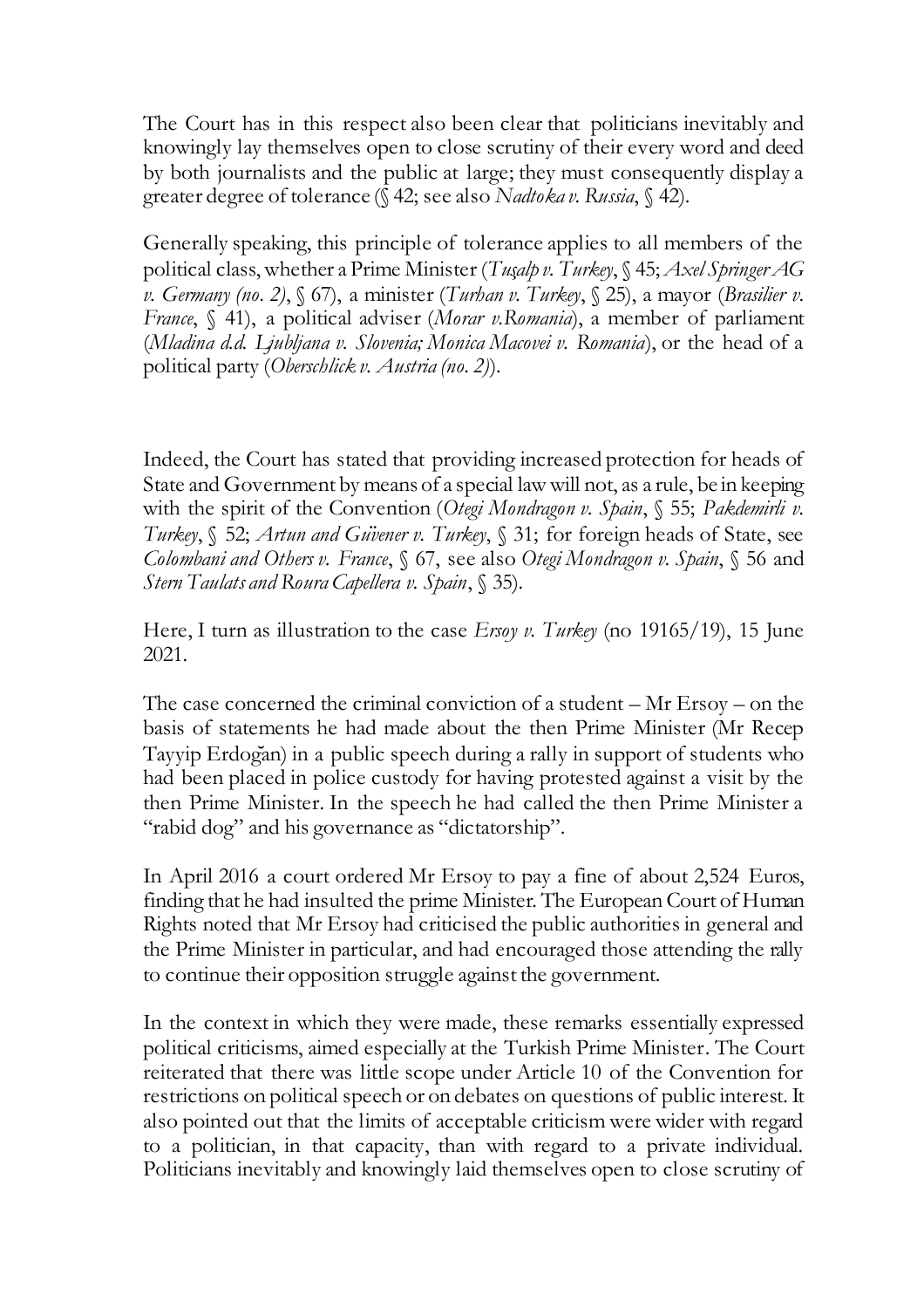their every word and deed by both journalists and the public at large, and they had therefore to display a greater degree of tolerance.

In convicting Mr Ersoy, the domestic courts had relied on a provision in the Turkish Criminal Code, which afforded State officials a greater degree of protection than other persons with regard to the disclosure of information or opinions concerning them.

The Court reiterated its previous conclusion that providing increased protection by means of a special law on insults was not, as a rule, in keeping with the spirit of the Convention. The Court also found that that there was nothing in this case to justify the imposition of a criminal-law penalty, even if it was a fine. Such a sanction, by its very nature, would inevitably have a chilling effect.

It followed that there had been a violation of Article 10 of the Convention.

Turning now to the dissemination of deliberately false information, I believe we are in more uncharted waters. Moreover, we have to realize that when discussing this item, we will immediately be faced with a number of dilemmas and paradoxes. Allow me to make four rather general and slightly open observations, as an up-beat to your discussion.

*Firstly:* Freedom of expression is in principle not limited to "correct" information, it extends to information that may shock, offend and disturb people and governments – and also false information.

However, there might be reasons for accepting limitations, if – but only if – there is a legal basis for this, with the requisite clarity and foreseeability. In this area, there is a real risk of provisions being overly broad or vague.

Moreover, any limitation must pursue a legitimate aim (such as health or national security) and a restriction must also be deemed to be proportionate to the aim pursued.

*Secondly:* The notion of "deliberately false information" is in the current context extremely difficult – because it assumes that there is a "truth" in a more objective sense and that governmental bodies are in a position to define what that truth is. Indeed, in the context of democracy and free debate, such a monopoly on the "truth" is in principle untenable. There are widespread concern that sanctioning fake news could lead to censorship and the suppression of critical thinking and dissenting voices.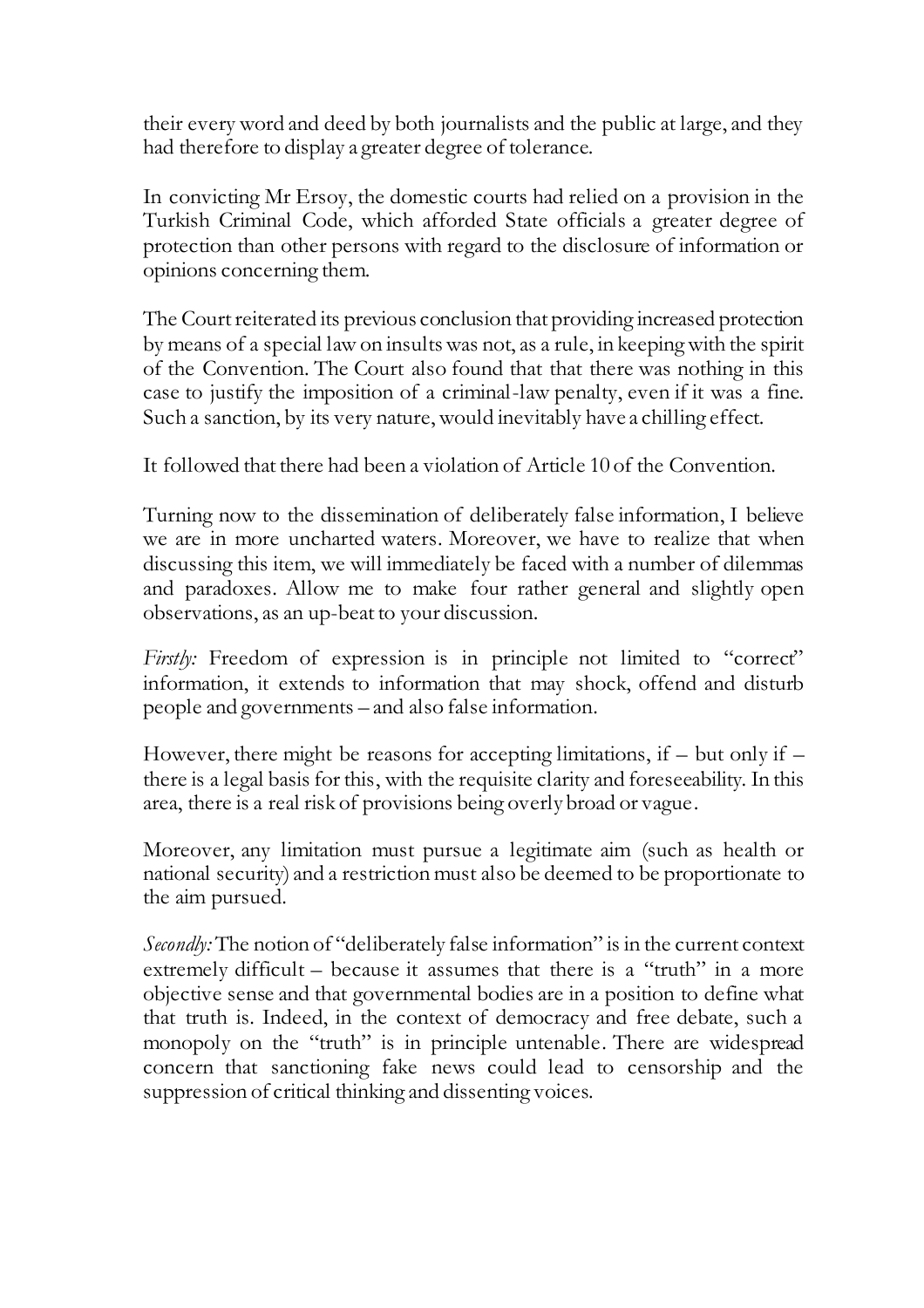However, experience also shows that fake news can indeed be extremely dangerous to the democracy and the well-being of the nation. Just to mention three examples:

- Right to free and fair elections can suffer by targeted political advertising, easy access for far right and far left groups and the spread of public opinion thought social media that in sum blur the line between fact and fiction. We know from history that false information can be an effective tool for demagogues to seducing large parts of the population.
- The right to health can be jeopardized by the spread of false information. It has been submitted that 40% of health news shared online is fake, with vaccines being a big area of concern.
- The protection against discrimination may be threatened by fake or biased news that focuses on certain groups of society, such as migrants or ethnic minorities.

So, it is equally impossible to accept that there should be a virtually limitless right to disseminate false information. The freedom of expression will in this area, as in all other areas have to come along with a set of responsibilities, as emphasized in relation to a number of International Human Rights Instruments.

The European Court of Human Rights has in this respect on numerous occasions underlined that the particular safeguard afforded by Article 10 to journalists in relation to reporting on issues of general interest is subject to the proviso that they are acting in good faith and on an accurate factual basis and provide "reliable and precise" information in accordance with the ethics of journalism – that they are acting "in accordance with the tenets of responsible journalism" (*Axel Springer AG v. Germany* [GC], § 93; *Bladet Tromsø and Stensaas v. Norway* [GC], § 65; *Pedersen and Baadsgaard v. Denmark* [GC], § 78; *Fressoz and Roire v. France* [GC], § 54; *Stoll v. Switzerland* [GC], § 103; *Kasabova v. Bulgaria*, §§ 61 and 63-68; *Bédat v. Switzerland* [GC], § 50; *Pentikäinen v. Finland* [GC], § 90). For an indication by the Court that the same principle must apply to others who engage in public debate, see *Steel and Morris v. the United Kingdom*, § 90).

These considerations play a particularly important role nowadays, given the influence wielded by the media in contemporary society: not only do they inform, they can also suggest by the way in which they present the information how it is to be assessed. In a world in which the individual is confronted with vast quantities of information circulated via traditional and electronic media and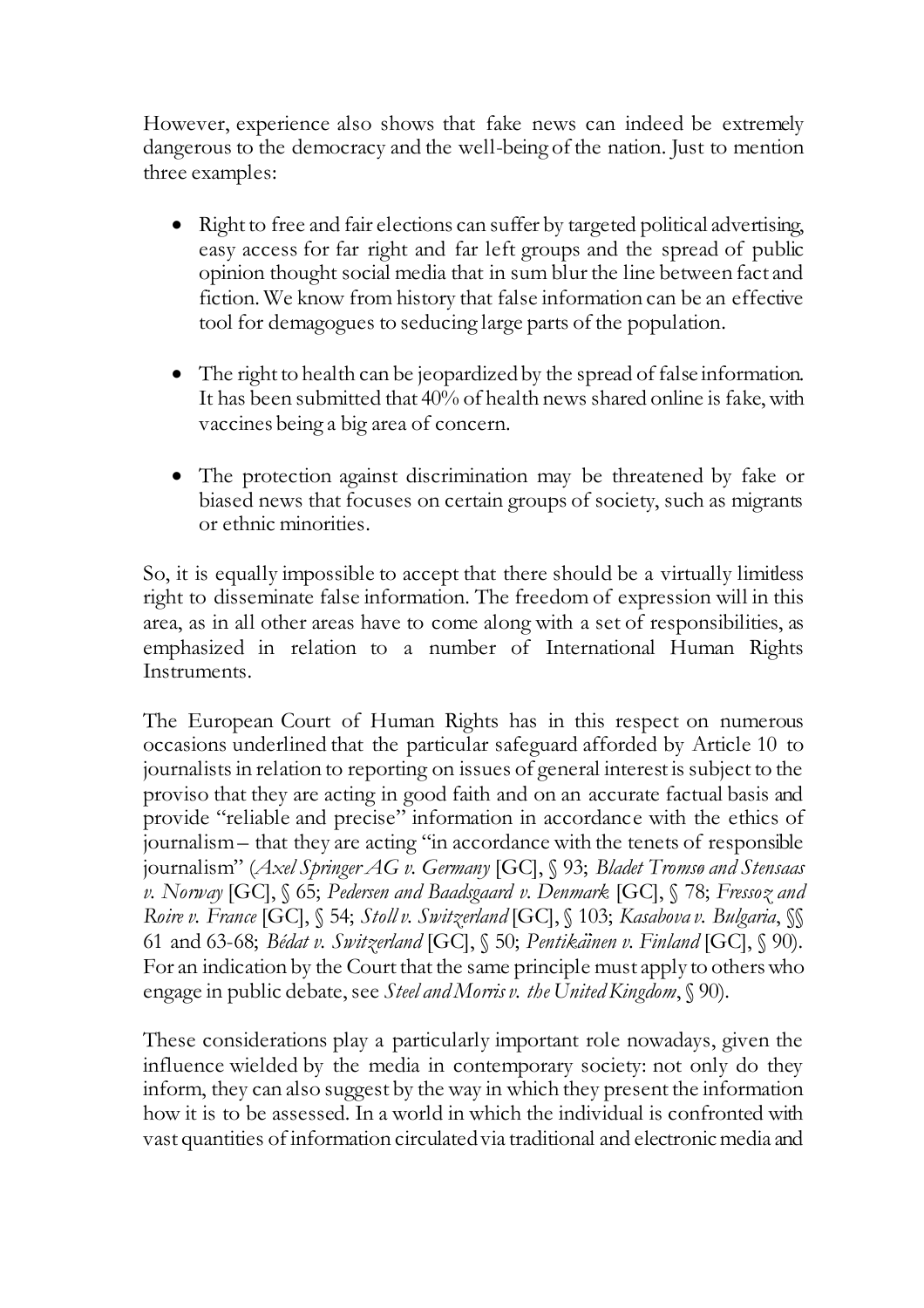involving an ever-growing number of players, monitoring compliance with journalistic ethics takes on added importance (*Stoll v. Switzerland* [GC], § 104).

*Thirdly*: False information can be met with different sorts of regulatory regimes other than criminal sanctions:

The least intrusive form is *information correction*. This does not directly interfere with the false or misleading information or the access to it; it simply reacts by forwarding the correct version. The idea is consistent with the ideology of the free flow of information in the 'marketplace of ideas' and is premised upon the assumption that individuals are rational enough to seek out truth when they come across a dubious content.

A more intrusive form of regulation to deal with fake news involves removing or blocking false content. Content removal or blocking has parallels to traditional means of censorship. Concerns are therefore raised regarding this method of regulatory intervention when it is employed in an overly broad manner.

Moreover, the alleged dissemination of fake news may lead to the revocation of broadcasting licenses, effectively silencing the broadcaster. Such a case, brought against Moldova, is currently pending before the Grand Chamber of the European Court of Human Rights.

*Fourthly*: Experience shows that faced with crisis, democracy, the rule of law and the respect for human rights come under pressure. Normally this pressure is unavoidable as a product of the crisis itself, and not the result of any bad faith on the part of the authorities. Thus, in times of crisis – be it the Covid-19 or any other crisis that we will be facing in the future – it is crucial to protect and support the authorities' ability to act adequately and timely. Indeed, the duty to protect the population from danger and decease is primordial, reflected also in a number of international human rights instruments.

However, and in contrast, in some instances one might fear that the crisis is used as a pretext, the ulterior aim being a different one then that of taking control over the crisis. In principle, this is indeed an unacceptable abuse of power incompatible with any human right's standard. However, there will often be a problem of proving that the measures taken, if they were in principle adequate, had an ulterior purpose of suppression of a critical opposition  $- a$ problem the European Court of Human Rights often has had to face in cases where the applicant submits that there is a violation, not only of Article 10 on the freedom of speech, but also of Article 18 of the Convention because of the abuse of governmental power.